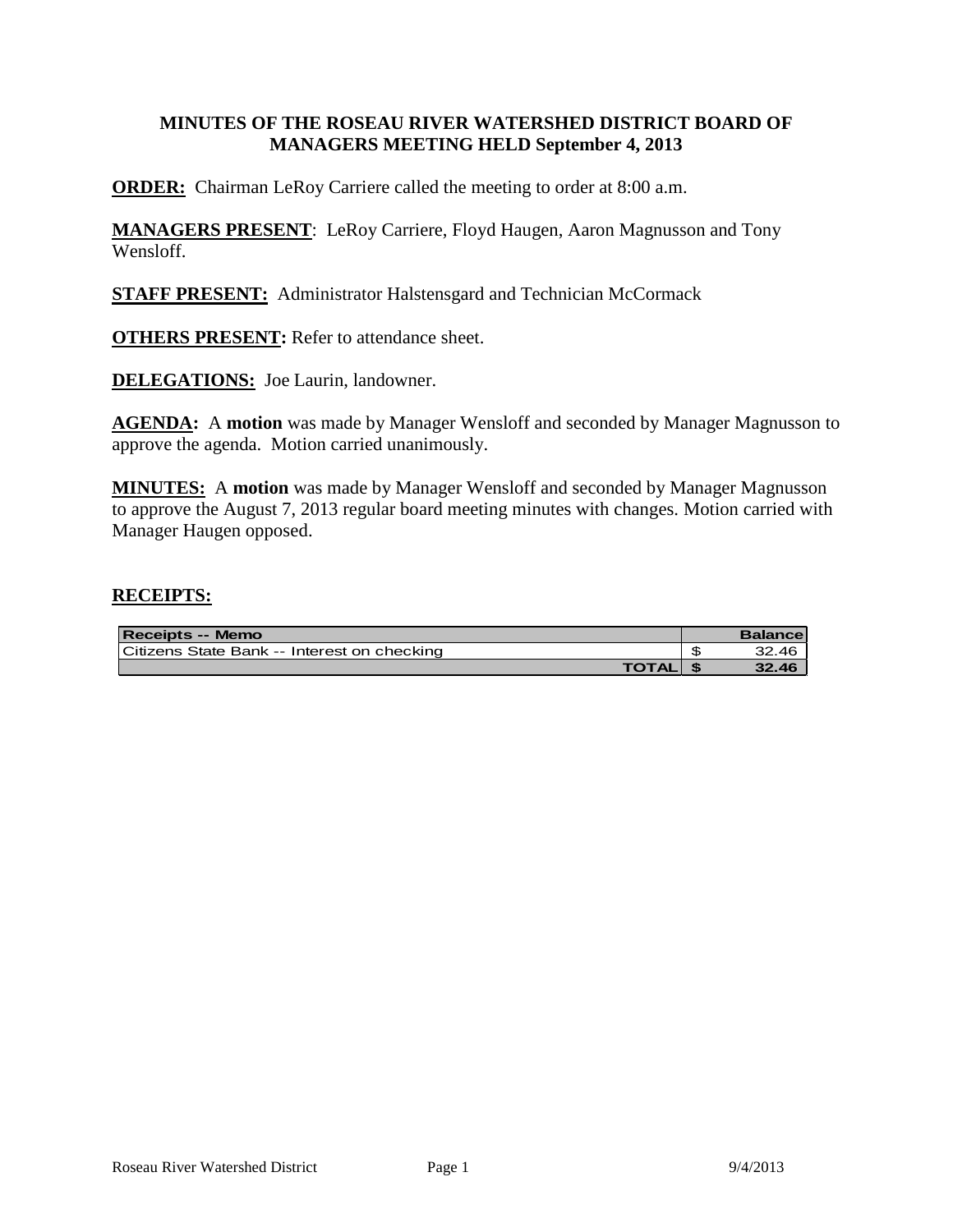| <b>Bills</b>                                                 | <b>Amount</b>            |           |
|--------------------------------------------------------------|--------------------------|-----------|
| Tracy Halstensgard -- wages                                  | \$                       | 2,887.06  |
| Torin McCormack -- wages                                     | \$                       | 2,748.88  |
| Torin McCormack -- expenses                                  | $\overline{\$}$          | 667.41    |
| Tracy Halstensgard -- wages                                  | $\overline{\mathcal{S}}$ | 36.17     |
| LeRoy Carriere -- per diem, mileage & expenses               | \$                       | 138.53    |
| Floyd Haugen -- per diem, mileage & expenses                 | \$                       | 91.87     |
| Tony Wensloff -- per diem, mileage & expenses                | \$                       | 80.57     |
| Cody Schmalz -- per diem, mileage & expenses                 | \$                       |           |
| Aaron Magnusson -- per diem, mileage & expenses              | \$                       | 154.35    |
| PERA -- employer / employee contribution                     | $\overline{\$}$          | 898.86    |
| Internal Revenue Service -- withholding tax                  | $\overline{\mathcal{S}}$ | 1,654.37  |
| Sjobergs TV -- internet access                               | $\overline{\mathcal{S}}$ | 46.60     |
| Doug's Supermarket -- meeting expense                        | $\overline{\mathcal{S}}$ | 110.42    |
| Marco -- copier maintenance                                  | $\overline{\mathcal{S}}$ | 44.89     |
| Ace Hardware -- flagging supplies for RRWMA project          | $\overline{\$}$          | 9.61      |
| Roseau Times-Region --                                       | \$                       | 186.38    |
| Minnesota Energy -- natural gas bill                         | $\overline{\mathcal{S}}$ | 10.62     |
| CenturyLink -- phone service                                 | $\overline{\mathcal{S}}$ | 107.46    |
| City of Roseau -- utilities                                  | \$                       | 195.29    |
| Jon Schauer -- Quickbooks consultation                       | $\overline{\mathcal{S}}$ | 100.00    |
| Halverson Sand & Gravel -- culvert replacement in WD 3       | \$                       | 1,800.00  |
| Independent School Dist. -- bus rental for RRWMB tour        | $\overline{\$}$          | 133.20    |
| Halverson Sand & Gravel -- culvert replacement in WD 3       | \$                       | 1,436.43  |
| Roso Cleaners & Laundry -- entrance rugs                     | $\overline{\mathcal{S}}$ | 37.62     |
| HDR Engineering -- RRWMA project engineering                 | \$                       | 3,229.80  |
| Northern Comfort Coach -- RRIW tour bus rental               | $\overline{\$}$          | 296.25    |
| MN Homeland Security & Emergency Management -- reimbursement | $\overline{\mathbb{S}}$  | 18.00     |
| Total \$                                                     |                          | 17,120.64 |

**BILLS:** A motion was made by Manager Wensloff to pay the normal monthly bills, seconded by Manager Magnusson. Motion carried unanimous. The bill from TrueNorth Steel will be withheld for further review.

**DELEGATIONS:** Joe Laurin met with the board to discuss the issue of WD 3 outletting into SD 69 and various conveyance options. There was extensive discussion on the history and alternatives. Administrator Halstensgard and Technician McCormack discussed the proposal from Houston Engineering. The scope of work in their proposal did not include survey work. Roseau County Commissioner Mark Foldesi stated that it was the County's opinion that the proposed outlet should be a culvert installed at the County Road #10 since that location would serve more as an emergency outlet. Manager Haugen spoke extensively about the culverts, flow direction and other issues in the area. A **motion** was made by Manager Magnusson to hire Houston Engineering to complete a hydraulic study as listed in the provided scope of work, cost sharing with Joe Laurin, seconded by Manager Wensloff. Commissioner Foldesi asked why they were getting engineering on both options. It was stated that the two options were not quoted separately. There was discussion on pursuing this as a project. Motion carried with Manager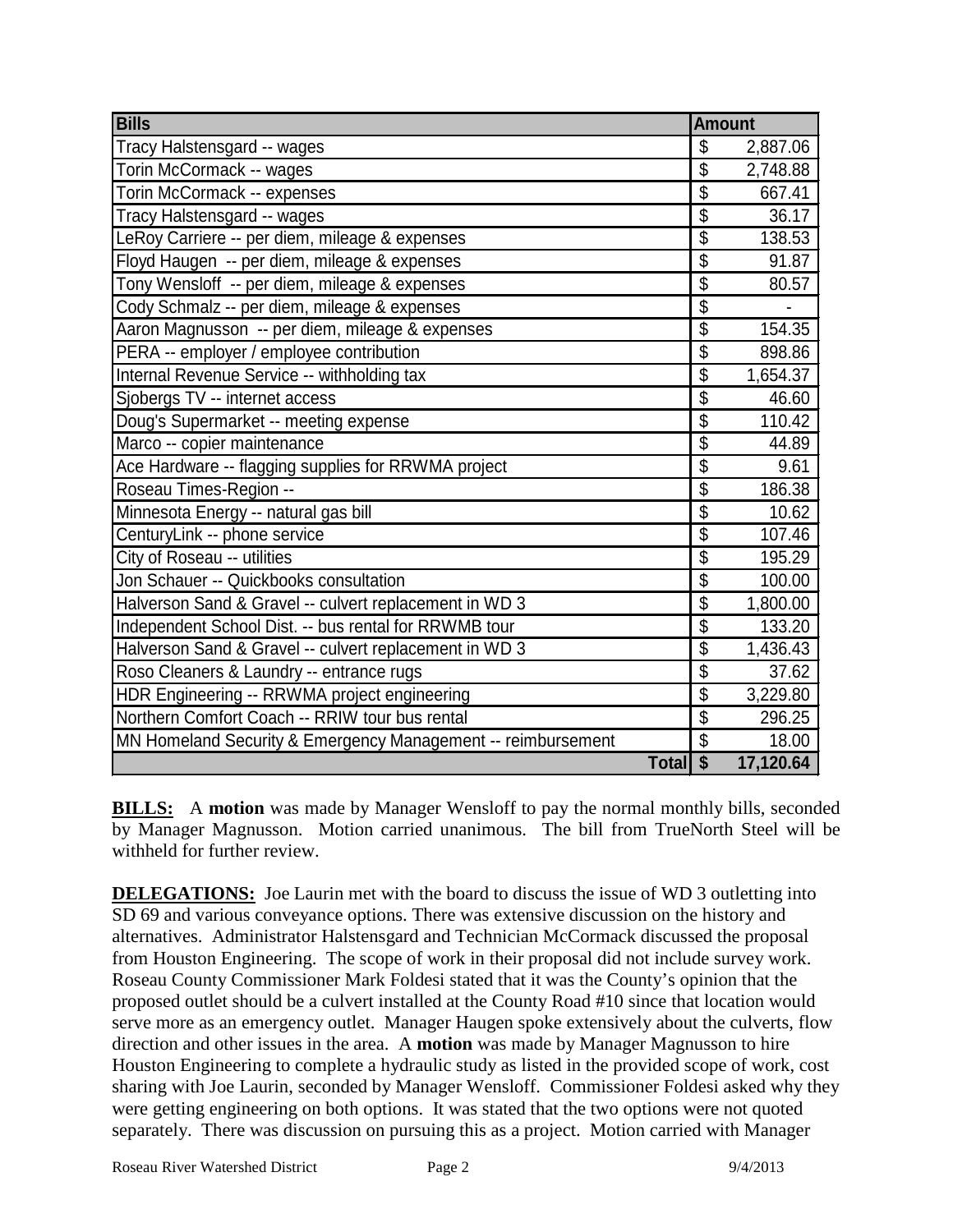Haugen opposed. The Board directed Administrator Halstensgard to work with Attorney Kurt Deter on the legal aspect of the petition.

As noted in the Roseau Times-Region, the Board of Managers held their annual public hearing on the District's proposed 2014 budget at 8:30 a.m. A **motion** was made by Manager Wensloff, seconded by Manager Magnusson to close the regular meeting and open the public hearing on the 2014 Budget. There were no written, electronic or verbal comments. The Board discussed the proposed budget and the increase in land values.

A **motion** was made by Manger Magnusson and seconded by Manger Wensloff to close the public hearing at 8:40 a.m. and reopen the regular board meeting. Motion carried unanimously.

Following discussion, a **motion** was made by Manager Magnusson seconded by Manager Wensloff to approve the proposed 2014 budget. Motion carried unanimously.

### **General Fund Budget:**

| 1. Managers per diem $&$ expenses       | 10,000.00<br>S. |
|-----------------------------------------|-----------------|
| 2. Staff                                | \$88,000.00     |
| 3. Engineering                          | \$10,000.00     |
| 4. Payroll Expense                      | \$17,500.00     |
| 5. Mileage Reimbursement                | \$10,000.00     |
| 6. Conferences & Meetings               | 5,000.00<br>\$  |
| 7. Rent (includes utilities)            | \$<br>5,000.00  |
| 8. Capital Outlay                       | 15,000.00<br>\$ |
| 9. Office Expense                       | 7,000.00<br>\$  |
| 10. Insurance                           | \$<br>7,500.00  |
| 11. Professional & Legal                | 12,000.00<br>\$ |
| 12. Association Dues                    | 1,500.00<br>\$  |
| 13. Stream Gaging / Misc.               | \$17,000.00     |
| 14. Roseau River Projects / Maintenance | \$44,500.00     |
| Total                                   | \$250,000.00    |

### **Construction Budget:**

| 1. Red River Watershed Management Board              | \$131,965.83 |
|------------------------------------------------------|--------------|
| 2. Roseau River Watershed District Construction Fund | \$131,965.83 |
| Total                                                | \$263,931.66 |

The Board discussed the ditch levees. A **motion** was made by Manager Wensloff and seconded by Manager Haugen to levy the below stated amounts to each ditch system for the year 2014:

- \$ 8,000.00 levy on WD#3 Ditch System
- \$ 3,000.00 levy on Ditch #8
- \$ 1,500.00 levy on Ditch #16
- \$ 2,500.00 levy on West Interceptor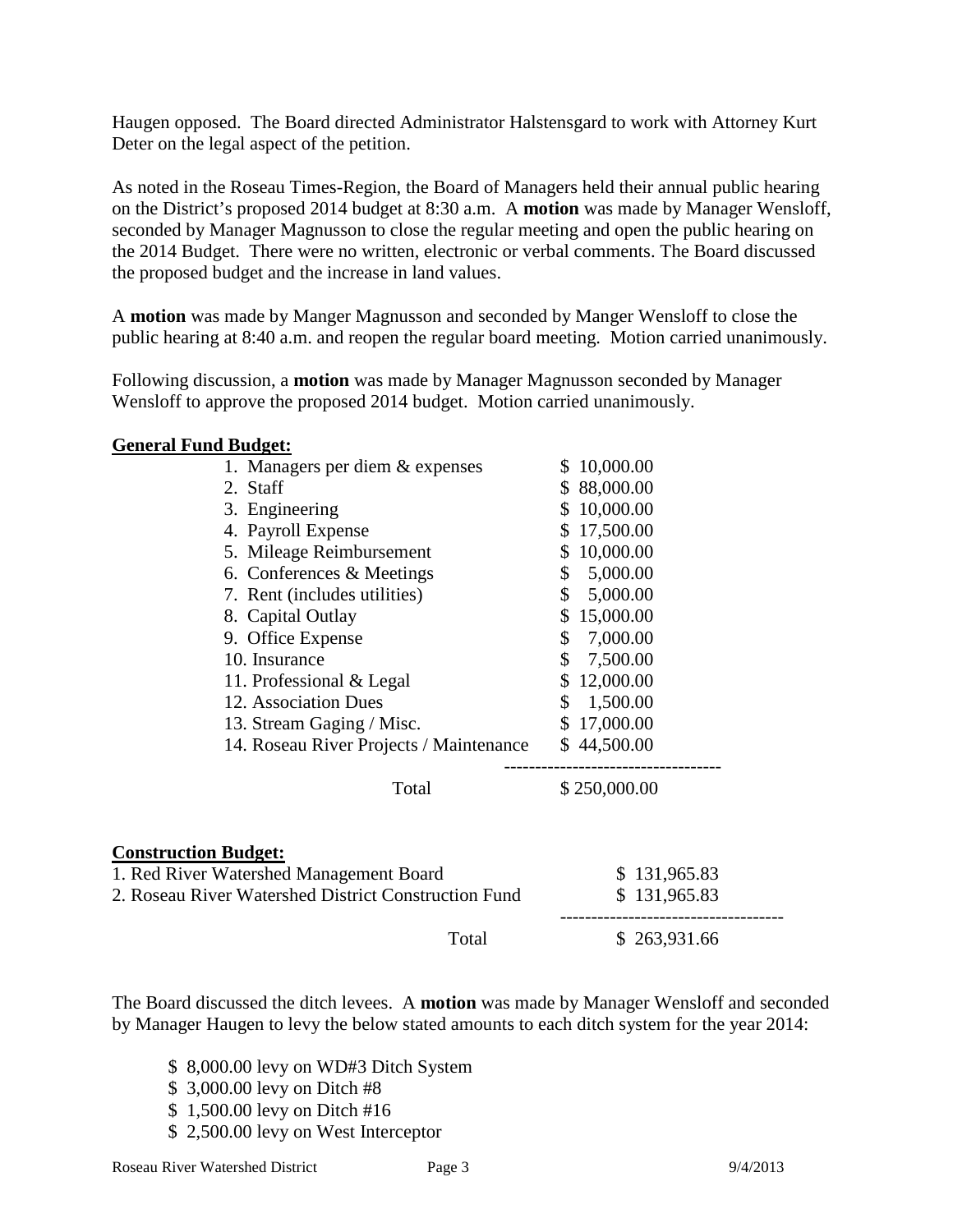A one percent assessment on redetermined benefits on State Ditch #51: approximate figures are as follows;

| <b>Roseau County</b>     |    | \$88,177.69 |
|--------------------------|----|-------------|
| <b>Kittson County</b>    |    | \$1,155.02  |
| <b>Marshall County</b>   | £. | 641.92      |
| <b>Beltrami County</b>   | S. | 899.65      |
| Lake of the Woods County | S. | 648.60      |

Motion approved with all in favor.

The Board discussed the Administrative levy. A **motion** was made by Manager Magnusson and seconded by Manager Haugen to levy an ad valor em tax of .00048 (not et exceed \$250,000.00) pursuant to M.S.A. Section 112.61 Subdivision 3, of real estate and personal property in the RRWD for the general fund expenses and for the construction and maintenance of projects of common benefit to the RRWD. Motion carried unanimously.

The Board discussed the RRWMB / Construction levy. A **motion** was made by Manager Wensloff and seconded by Manager Magnusson to levy an ad valor em tax in the amount of .0004836 of the estimated market value in the RRWD in accordance with the provisions of Chapter 162, 1976 Session Laws and the provisions of the Joint Powers Agreement with the RRWMB. Motion carried unanimously.

# **PROJECT TEAM & ENGINEERS REPORT:**

Hay Creek / Norland: Technician McCormack updated the board on the haying and mowing of the project. The board was presented with a draft hunting policy. After discussion, there was the recommendation of adding a disclaimer to the registration form. Manager Haugen stated signage at all entrances should be installed stating it is public land enter/hunt at your own risk. Manager Magnusson stated the sign should also say no motorized vehicles. The Board directed the staff to install the signage on both Norland and West Intercept.

Administrator Halstensgard stated that the DNR dam safety report came back with no issues.

Technician McCormack discussed the request by the Otto family to hay the Hay Creek corridor. A **motion** was made by Manager Wenloff seconded by Manager Magnusson to authorize the Skyler and Trinity Otto to hay the Hay Creek corridor. Motion carried unanimously.

Palmville Project: Technician McCormack updated the board on the construction status. Commissioner Falk asked if the County had mowed the project. It was stated the county has mowed it and a bill has not yet been received by the Watershed.

Beltrami: A Project team meeting will be scheduled for an afternoon in late October.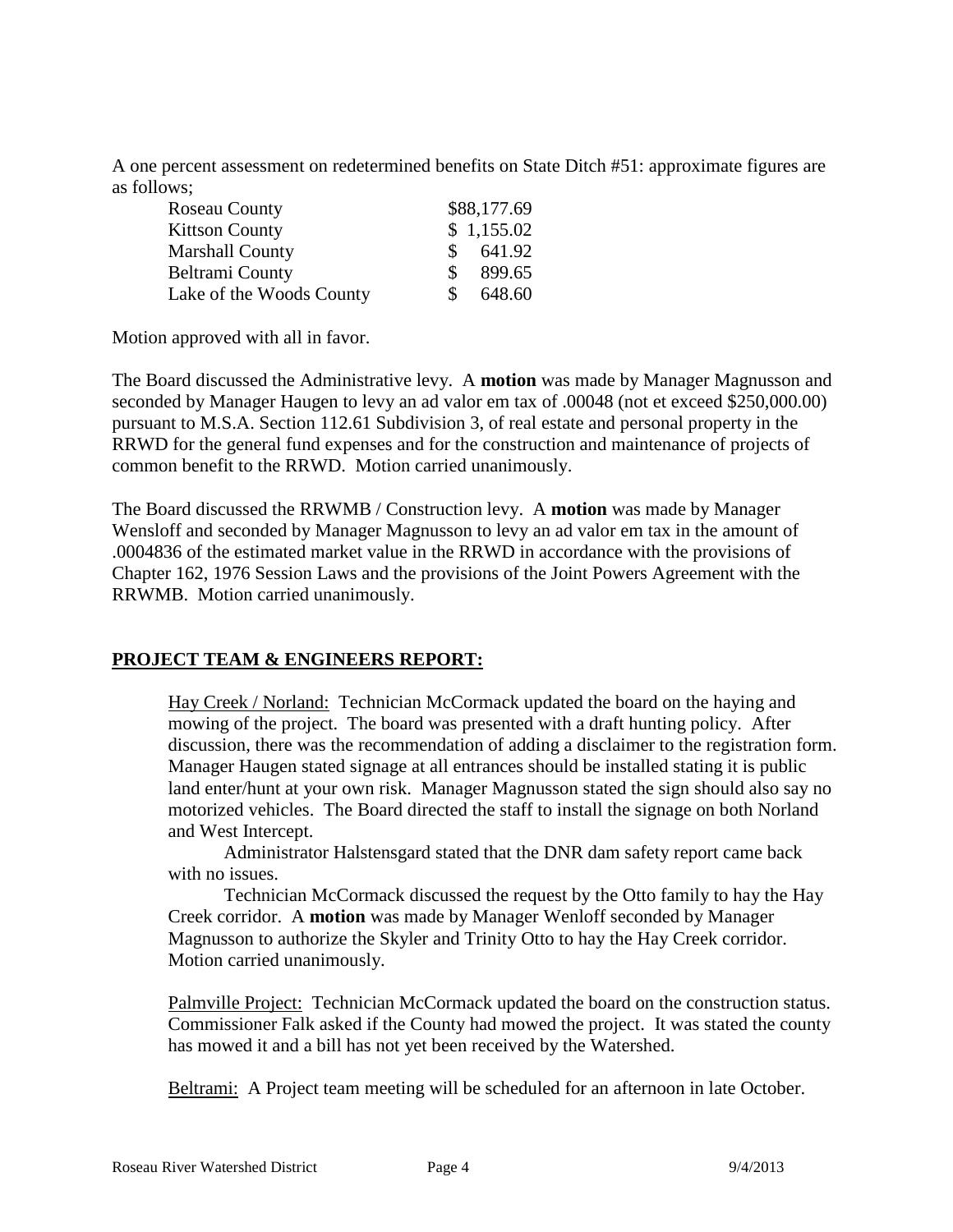RRWMA: Technician McCormack updated the board on the wetland delineation that is being worked on. Engineer Dalager stated there will need to be a formal report on the delineation. There was mention of the FDRWG endorsement of the 75/25 cost share. A Project Team meeting will be scheduled when a draft Environmental Assessment Worksheet (EAW) has been completed.

WD3: Manager Haugen asked if the ratchets on Lateral 2 have been repaired. Technician McCormack stated he will install them before freeze up. Manager Haugen stated he was upset that he had not been updated concerning the issues brought up by Joe Laurin. Technician McCormack and Administrator Halstensgard responded to Manager Haugen's comments.

Duxby Levy: Ron Huderle will be submitting a per hour quote for brushing. We are still working on finding someone to do the grading and shaping. Claire Kjersten has mowed the levy once this year.

Sidewater inlets: Several landowners have expressed interest in the program.

### **PERMITS:**

Manager Haugen suggested tableing permit #13-27 for further review. After discussion, Technician McCormack will continue to review.

Erik Dunham met with the board on his permit application #13-29. There was discussion on the conditions on the permit. A **motion** was made by Manager Wensloff to approve the permit with conditions, seconded by Manager Magnusson. Motion carried unanimously.

The Board discussed the proposed phase plan for the Douglas Erickson permit, # 13-31. A **motion** was made by Manager Wensloff to approve the permit with conditions and the exclusion of #19 of the plan, seconded by Manager Magnusson. Motion carried unanimously.

Technician McCormack discussed permit #13-34, Orlin Diesen. A **motion** was made by Manager Haugen, seconded to Manager Wensloff to approve the permit as requested. Motion carried unanimously.

Technician McCormack discussed permit #13-35 for Rhett Hulst. A **motion** was made by Manager Haugen, seconded to Manager Wensloff to approve the permit as requested. Motion carried unanimously.

**RRWMB:** Chairman Carriere reported on the following items:

- Office space debate
- Project Team funding
- Detention study done by October
- COE feasibility study funding request

### **Administrative and Technical Report:**

Administrator Halstensgard and Technician McCormack reported on the following:

- The Board authorized Administrator Halstensgard to apply for an extension on the Hay Creek grant and provide Pat Lynch with the COE contact information as requested.
- Administrator Halstensgard presented a draft five year funding plan for their review. The board will review and report back with comments or changes at the next meeting.